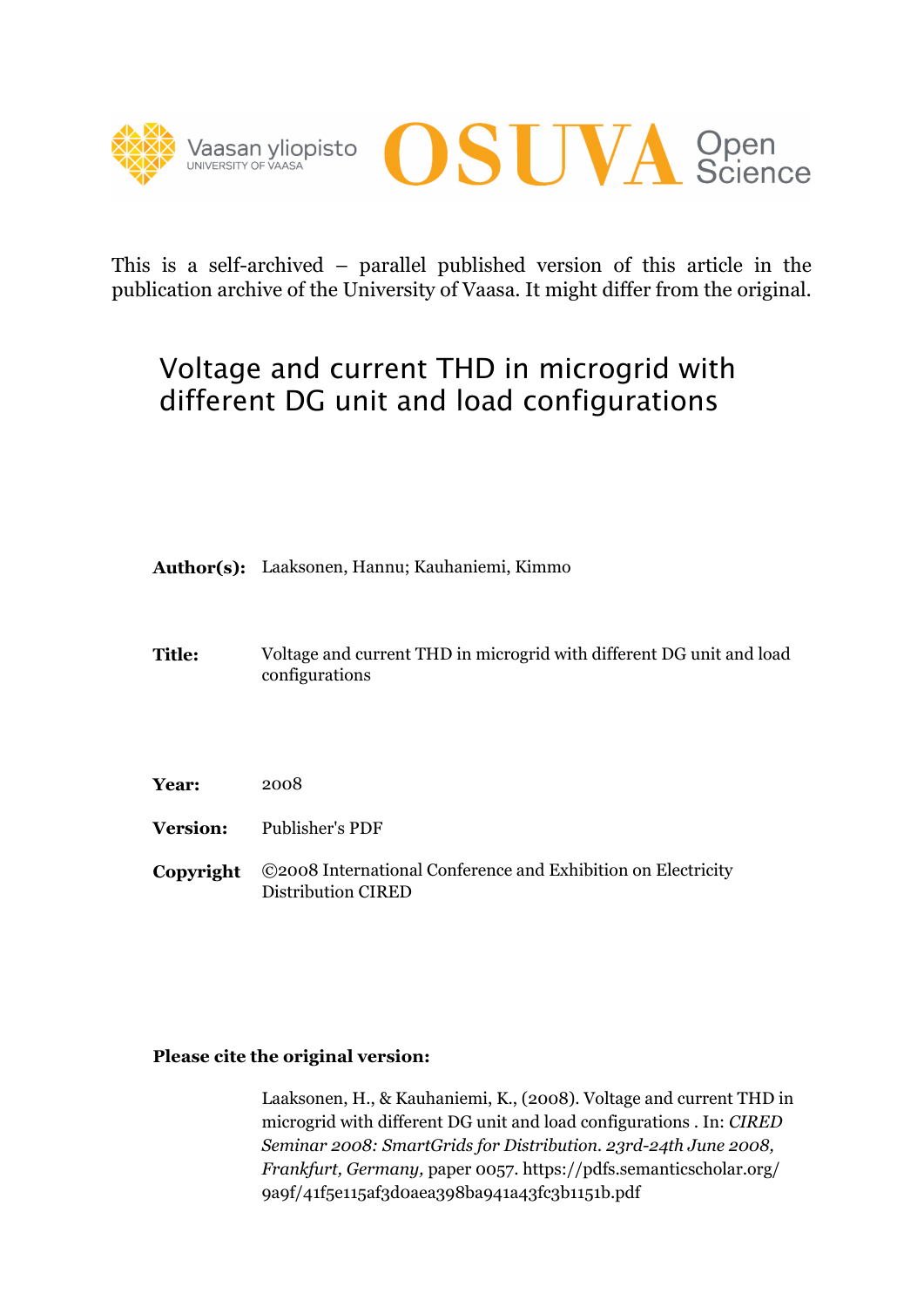# **VOLTAGE AND CURRENT THD IN MICROGRID WITH DIFFERENT DG UNIT AND LOAD CONFIGURATIONS**

University of Vaasa – Finland University of Vaasa – Finland

## *ABSTRACT*

*After microgrid transition from the normal operation to the islanded operation the system impedance changes considerably and it affects on the harmonic voltages of the microgrid. In this paper the voltage and current THD before and after islanding are studied with different microgrid configurations. Simulations are also made by applying negative sequence filtering in control system of converters to reduce the voltage and current THD in microgrid during unsymmetrical load. Based on the studies recommendations for technical solutions which ensure high power quality in islanded microgrid are given.* 

#### **INTRODUCTION**

Microgrids are distribution systems with DG units, energy storages and controllable loads, which can be operated parallel with utility grid or in an island mode (Fig. 1). Microgrid can be disconnected from the utility grid as a consequence of disturbances in the utility grid or due to planned switching events.



**Figure 1**. Example of a LV network microgrid.

An increasing demand for the reliable, high quality power and an increasing number of distorting loads have led to an increased awareness of power quality both by customers and utilities. In addition, most of the distributed generation (DG) units connected in future to low voltage (LV) network microgrids will be converter based. These DG unit converters together with possibly existing nonlinear loads have potential to distort the voltage waveform even more. This paper studies the voltage and current THD before and after islanding in the microgrid with different microgrid configurations (Fig. 1). In table 1 eight studied microgrid configurations are listed, including the reference case 1. In reference case 1 there are converter based master unit, 2 converter based DG units and balanced passive load in microgrid. All converters are SVM (Space vector

Hannu LAAKSONEN Kimmo KAUHANIEMI hannu.laaksonen@uwasa.fi kimmo.kauhaniemi@uwasa.fi

> modulation) modulated with 8 kHz switching frequency and equipped with passive LCL-filters as well as battery and dcdc converter connected to their dc-links to model the energy source. In case 1 the LV network lines of the microgrid are weak i.e. the R/X-ratio is high. Differences of each simulated cases to the reference case 1 can be seen from table 1. The studies are made with PSCAD simulation software package.

|  | Table1. Studied microgrid configurations |
|--|------------------------------------------|
|  |                                          |

| Case           | Difference in microgrid configurations                  |  |  |
|----------------|---------------------------------------------------------|--|--|
| Ι.             | Reference case                                          |  |  |
| 2a.            | Lower (6 kHz) switching frequency on converters         |  |  |
| 2 <sub>b</sub> | Lower (4kHz) switching frequency on converters          |  |  |
| 3.             | Lower R/X-ratio on LV network lines                     |  |  |
| 4.             | Thyristor rectifier (TR) load                           |  |  |
| 5a.            | Induction motor (IM) load                               |  |  |
| 5b.            | Induction motor (IM) load and unbalanced passive load   |  |  |
| 6.             | L-filters on converters                                 |  |  |
| 7.             | PWM (Pulse width modulation) modulated converters       |  |  |
| 8.             | Constant DC voltage source in the dc-link of converters |  |  |

#### **HARMONIC DISTORTION IN MICROGRID**

Harmonic distortion in power systems is caused by nonlinear devices in which the current is not proportional to the applied voltage. The response of the power system i.e. the system impedance at each harmonic frequency determines the impact of the nonlinear load on harmonic voltage distortion. Various organizations on the national and international level have made standards both for individual and total harmonic distortion of voltage in the LV networks. For example standards IEC 61000-2-2 and EN 50160 define that the THD of the supply voltage including all harmonics up to  $40<sup>th</sup>$  order shall be less than 8 %. For distributed generation units usually more tight limits for voltage individual and total harmonic distortion are defined. These standards do not take into account the possible harmonics near the converter switching frequency (e.g.  $160^{th}$  / 8 kHz). It is possible that these higher order harmonics caused by converters may resonate with the system impedance, which in turn will cause voltage waveforms with multiple zero crossings that can disturb the timing circuits etc. [1]

When the microgrid transfers from the normal operation, parallel with utility grid, to the islanded operation the grid impedances and the harmonic voltages will change. Therefore, during the island operation the microgrid is much weaker and more sensitive to disturbances and especially the harmonic currents produced by converters and possible distorting loads will generate much higher harmonic voltages. To overcome possible problems during islanding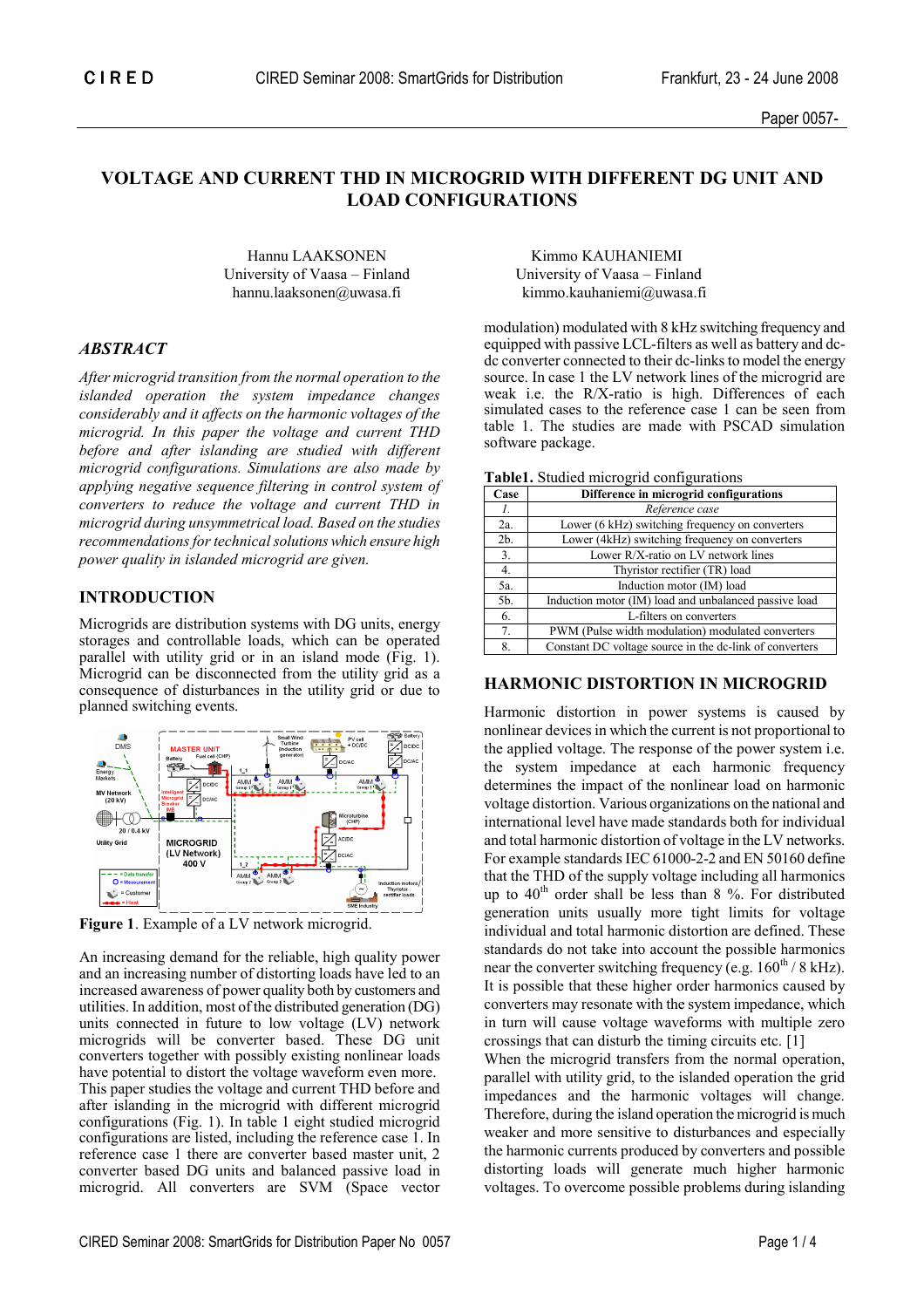Paper 0057-

due to high voltage and current total harmonic distortion (THD), the effect of different filter types, sizes and switching frequencies of the converters must be carefully examined. High voltage distortion can cause instability during the island operation of the microgrid and it may also interact on the converters fault-behaviour during island operation [2], [3].

The voltage and current THD (%) results are presented in each of the studied cases with harmonics up to 255 (12.75 kHz). Thus possible harmonics near the switching frequency of the DG unit converters are included in the THD values (those which are not filtered by passive filters between microgrid and DG unit converters). In this way also the possible harmonics caused by resonance between higher order harmonics coming from converters and the system impedance will be included in THD values.

## **STUDIED SYSTEM AND SIMULATION RESULTS**

#### **Studied LV Network Based Microgrid**

The LV network used in this work is shown in Fig. 2. The system consists of one 800 kVA MV/LV-transformer which normally feeds LV feeders 1\_1 and 1\_2. In the simulation studies the islanded microgrid is disconnected from main network by the breaker so that the microgrid consists of feeders 1\_1 and 1\_2. At the connection point of the microgrid, before the feeders 1\_1 and 1\_2, there is a storage unit (battery 120 kVA) equipped with converter 1. At the end of feeder 1\_1 there is a DG Unit 1 (100 kW, 30 kVAr) equipped with converter 3 and also thyristor rectifier load  $(31 \text{ kW}, 7 \text{ kVAr})$ . In the middle of the feeder 1 2 there is an induction motor (51 kW, 34 kVAr) as well as DG Unit 2 (100 kW, 30 kVAr) equipped with converter 2 at the end of the feeder.

The load in the microgrid consists of four passive loads on each feeder. The passive loads can be adjusted so that the loading of the transformer (which feeds LV feeders 1 1 and 1\_2) gets some desired value between  $0...150$  % of the transformer ratings. In reference case 1 (table 1) loading of the transformer was set to 35 % (power factor  $0.98<sub>ind</sub>$ ) and in different cases it was changed according to the size of the possible additional load (IM or TR).

Simulations are made in reference case 1 with higher R/Xratio LV network line parameters shown in table 2. The fault level and R/X-ratio of the feeding utility network (20 kV, 50 Hz) are 200 MVA and 0.1 respectively. The converters are modeled in reference case as three-phase, three-leg, SVM modulated units with LCL-filters and the dc-link of the master unit is modeled with battery storage + DC/DC-buck-boost converter. The dc-link voltage  $V_{DC}$  of converter is chosen to be 0.7 kV. With all converters the PSCAD's own PLL component was used. Filter parameters used in simulations on converter based DG units are presented in table 3.



**Figure 2**. Studied LV network based microgrid.

**Table 2.** Resistance, Reactance and R/X ratio of LV network in Fig. 2.

|              | $R(\Omega/km)$ | $X(\Omega/km)$ | R/X  |
|--------------|----------------|----------------|------|
| AMKA 3x35+50 | 0.868          | 0.104          | 8.35 |
| AXMK 4x185S  | 0.164          | 0.0817         | 2.01 |

**Table 3.** Filter parameters used in simulations on converter based DG units.

|            | Parameter                   | Value                                         |
|------------|-----------------------------|-----------------------------------------------|
| LCL-filter | $L_1$ , $R_d$ , $C$ , $L_2$ | $0.4$ mH, $0.1 \Omega$ , $10 \mu$ F, $0.2$ mH |
| L-filter   |                             | 1.6 mH                                        |

## **Single Master Operation**

During islanding, microgrid is operated in single master operation mode, which in this case means that the converter 1 with battery storage (Fig. 3) will act as the master unit and it has the main responsibility to control the voltage and frequency in microgrid when islanded. The control system for master unit (Battery storage) converter 1 in island operation is shown in Fig. 4. All the other DG units can then be operated in conventional PQ mode i.e. they do neither take part in frequency nor voltage control.



**Figure 3**. PSCAD simulation model of the master unit with battery storage + dc-dc buck-boost converter.



**Figure 4**. Control system of master unit converter during islanding.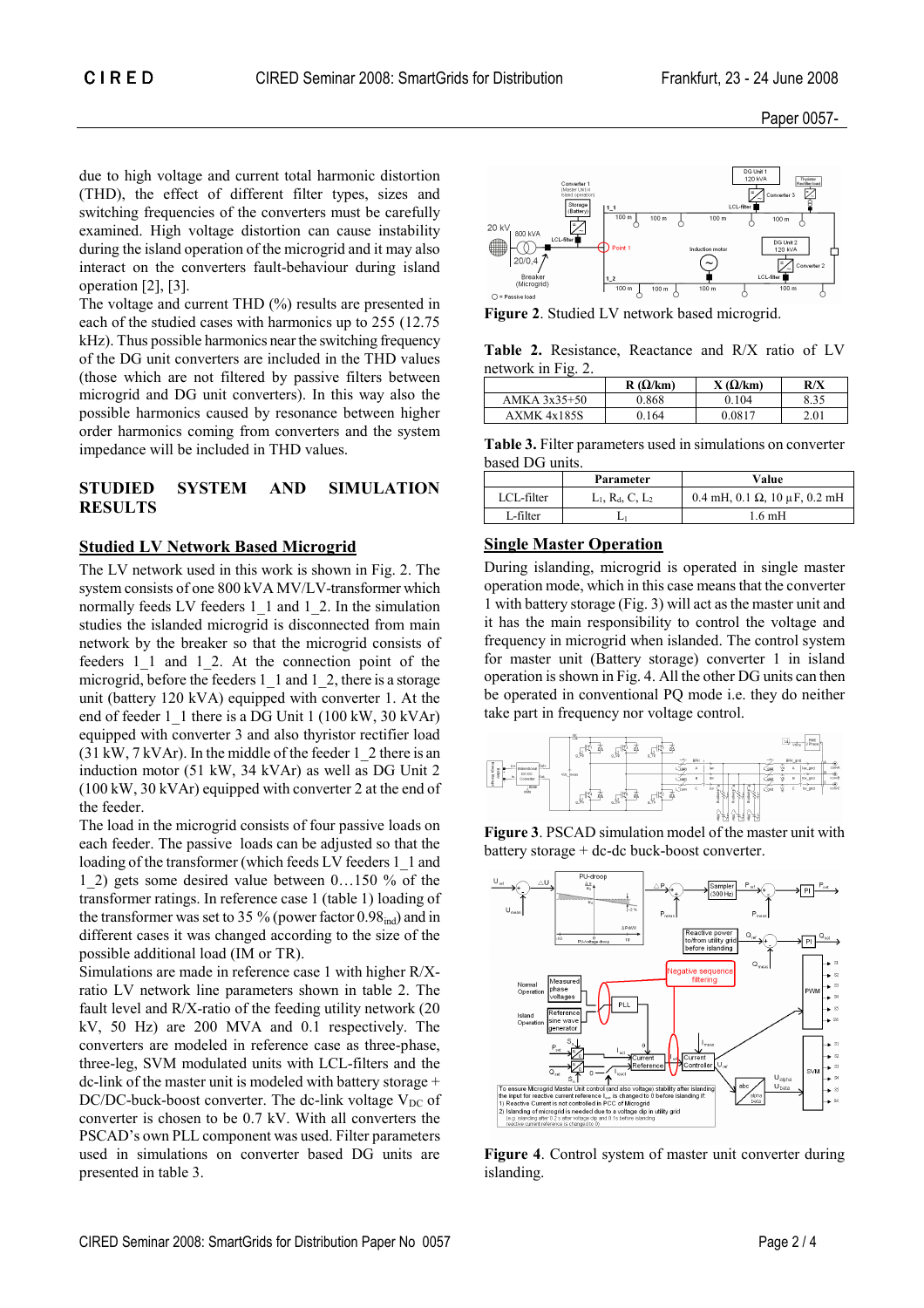By using power quality compensator (PQC) with energy storage as the master unit of microgrid it could also be possible to improve the quality of currents flowing between the microgrid and the utility grid [4].

## **Simulation results**

In this section the simulation results from studies about voltage and current THD during normal and island operation of microgrid with different configurations are presented as well as the effect of negative sequence filtering on THD.

**Voltage and current THD with different configurations**  In table 4 the voltage and current THD before and after islanding in the microgrid with different microgrid configurations (table 1). In Fig. 5 the voltage and current THD from different cases during island operation are shown as a bar graph. From table 4 can be seen that the reduction of switching frequency of converters from 8 to 4 kHz (case 2b) increases notably the voltage harmonic distortion both in normal and island operation with the used LCL-filter parameters on converters (table 3). Also the effect of thyristor load (case 4) to the harmonic voltage distortion and the current THD of the DG unit converter next to it is obvious especially during island operation (Fig. 5). With PWM modulation (case 7) and with modeling the energy source as constant dc source (case 8) the voltage and current THD are slightly higher than in reference case 1. The most significant increase in voltage THD during normal and especially during island operation is experienced in case 6 when L-filters are used on converters instead of LCL-filters.

**Table 4.** Voltage and current THD (255 harmonics) in microgrid with different configurations

| Case   | <b>Before Islanding</b><br>$(UTHD*/ITHD**)$ | <b>During Islanding</b><br>$(\mathbf{U}_{\text{THD}}^{\text{*}}/\mathbf{I}_{\text{THD}}^{\text{*}})$ |
|--------|---------------------------------------------|------------------------------------------------------------------------------------------------------|
|        | 0.40 / 0.24                                 | 1.17/0.26                                                                                            |
| 2a.    | 0.73/0.36                                   | 2.11/0.32                                                                                            |
| $2b$ . | 2.00 / 1.08                                 | 5.08 / 0.61                                                                                          |
| 3.     | 0.42 / 0.27                                 | 1.17/0.26                                                                                            |
| 4.     | 0.58 / 1.23                                 | 5.39 / 3.02                                                                                          |
| 5a.    | 0.41 / 0.27                                 | 1.16/0.29                                                                                            |
| 6.     | 2.71/0.7                                    | 25.01 / 0.40                                                                                         |
| 7.     | 0.60 / 0.52                                 | 1.85/0.43                                                                                            |
| 8.     | 0.44 / 0.36                                 | 1.37/0.33                                                                                            |

\*)From phase C in connection point of master unit, \*\*)From phase A in connection point of DG Unit 1 on feeder 1\_1



**Figure 5**.Voltage and current THD (%) in different cases (from table 4) during island operation of microgrid.

With L-filter especially the higher order harmonics are not filtered out from the output current of the converters very effectively. Another reason for the high voltage THD in case 6 can be seen from Fig. 6 where the system harmonic impedance from point 1 (Fig. 2) in some cases during normal and island operation are presented. Especially during island operation the high resonance peak in case 6 near the switching frequency of converters will increase the voltage THD very significantly while the current THD is reasonably low (table 4).



**Figure 6**. System harmonic impedance during a) normal and b) island operation of microgrid in cases 1, 3, 5a and 6.

#### **The effect of negative sequence filtering on THD**

In addition to the previous simulation results with different microgrid configurations (table 4), the simulation results with cases 5a and 5b (table 1) are presented in table 5. The simulations are done to show the possibility to reduce the microgrid voltage and current THD during unsymmetrical faults and/or unbalanced load by using negative sequence filtering [5] in control system of converters (see Fig. 4). From Fig. 7 the effect of unbalanced load on phase voltages during normal and island operation can be seen.



**Figure 7**. Voltage unbalance in simulations during island operation due to unsymmetrical passive load.